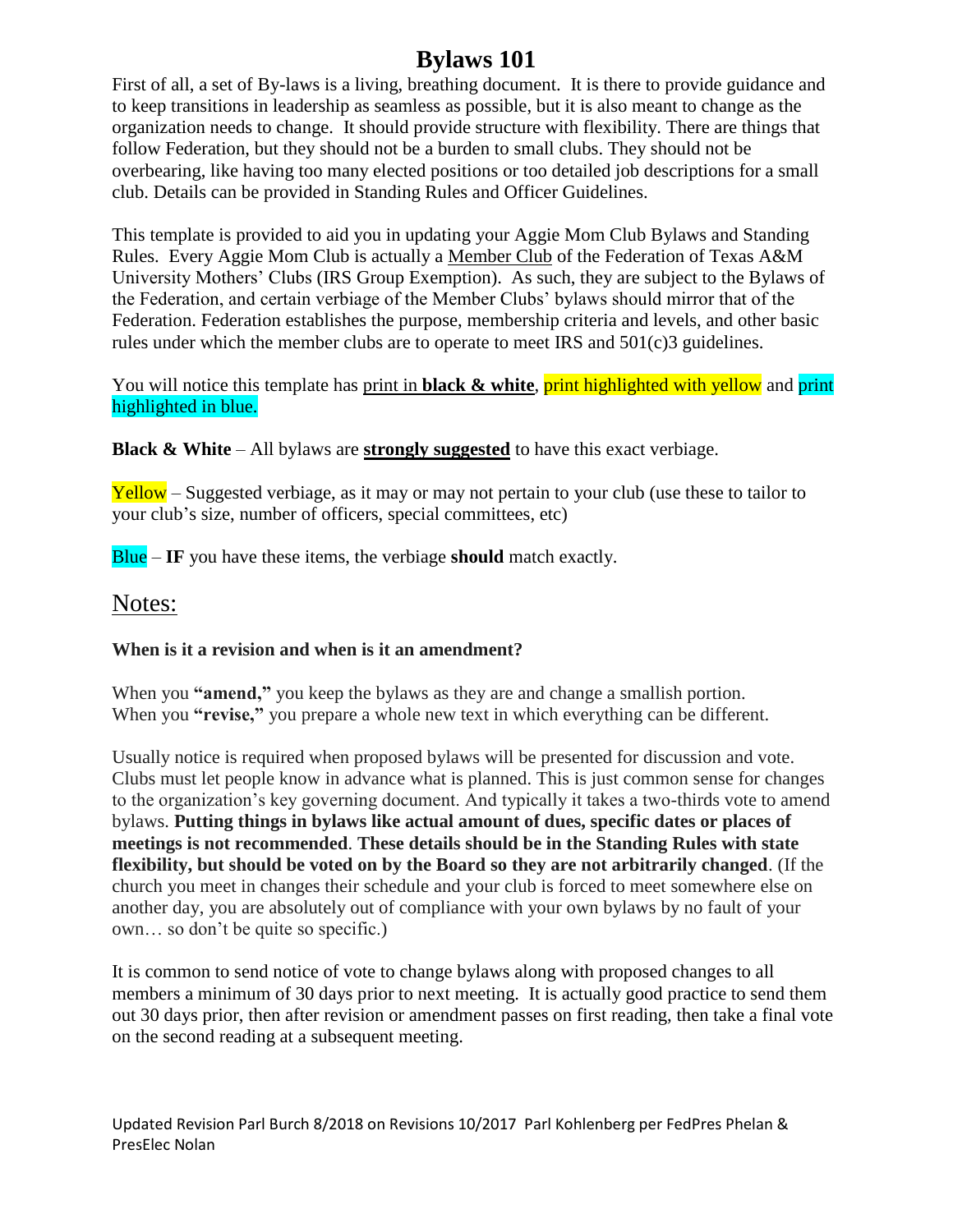Every Amendment Date or Revision Date must be listed at the end of the document. *(Suggest putting it in the footer so it will appear on each page and at the end. When the documents are archived, individual pages may be photographed and the page should have the date.)*

Standing Rules - Not All clubs have standing rules, but there may be things in your bylaws that would be better suited to Standing Rules, i.e. Scholarship criteria, dues structure, exact time and place of meeting, frequency of meetings, etc.

**Scholarships Guidelines**– If your club offers a scholarship, **it must publicly announce the scholarship criteria, application availability, and deadlines, by publishing information with impacted school financial aid officers, in the local paper, on club website and on open and closed social media.**

The clubs must accept applications from students in all areas/counties of which you have paid members. i.e. If your '**Bravo County'Aggie Moms Club** has members with zip codes that fall in other counties ('Bravo County' along with 'Delta County' and 'Echo County' and 'Tango County' and 'Zulu County') then you must publish the scholarship requirements **in ALL of those counties, AND accept ANY applications from those counties (not just children of member moms)** for consideration. **You may NOT grant 'scholarship points' for meeting attendance or fundraiser hours worked.** 

Scholarships must be **EQUALLY OPEN TO ALL** students of areas whose members you serve, **not just to member's children.**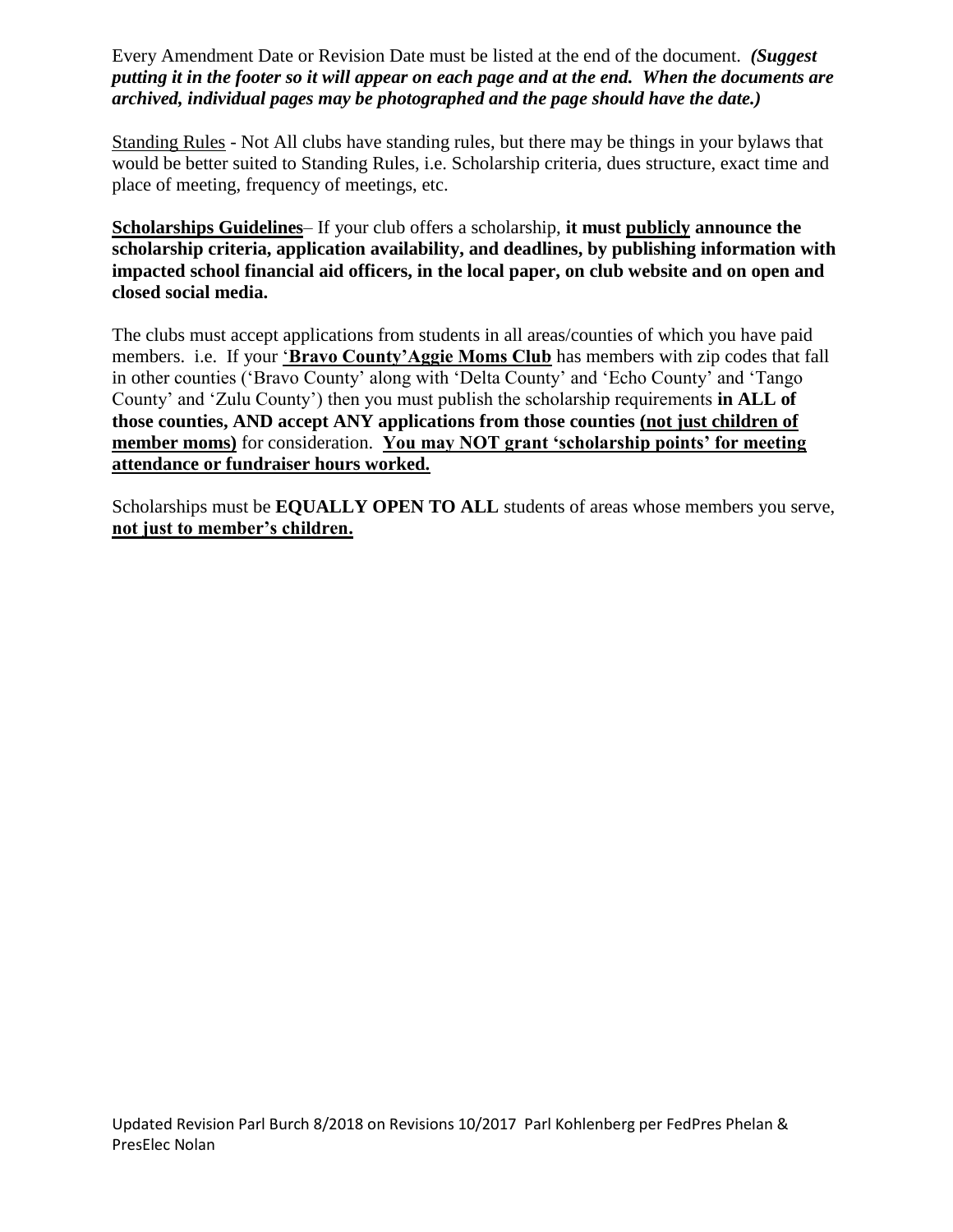# **Bylaws of the (Your Club Name) Texas A&M University Mothers' Club**

### **Article I – Name**

The name of this organization shall be the **(Your Club Name)** Texas A&M University Mothers' Club, a member club of the Federation of Texas A&M University Mothers' Clubs (the Federation).

### **Article II – Purpose**

- Section 1: By individual and united effort to contribute in every way to the comfort and welfare of the students and to cooperate with Texas A&M University in maintaining a high standard of moral conduct and intellectual attainment.
- Section 2: Said organization is organized exclusively for charitable and educational purposes, including for such purpose the making of distributions to Texas A&M University organizations that qualify as exempt organizations under Section 501(c)(3) of the Internal Revenue Code of 1954 (or the corresponding provision of any future United States Internal Revenue Law).

#### **Article III – Membership**

- Section 1: Active membership shall consist of mothers, step-mothers or female legal guardians of current students or former students of Texas A&M University and will include Adopt-A-Moms as defined by the Federation that meet these requirements.
- Section 2: An individual who is not a mother, step-mother or female legal guardian of current students or former students of Texas A&M University may be an associate member.
- Section 3: Life membership should be considered a rare honor and may be awarded to any regular member that provides significant, special or extraordinary service to the organization. Life membership nominees shall be limited to one nominee per year (if any). A Life Member must be recommended to the Board who will determing if a current member has

Updated Revision Parl Burch 8/2018 on Revisions 10/2017 Parl Kohlenberg per FedPres Phelan & PresElec Nolan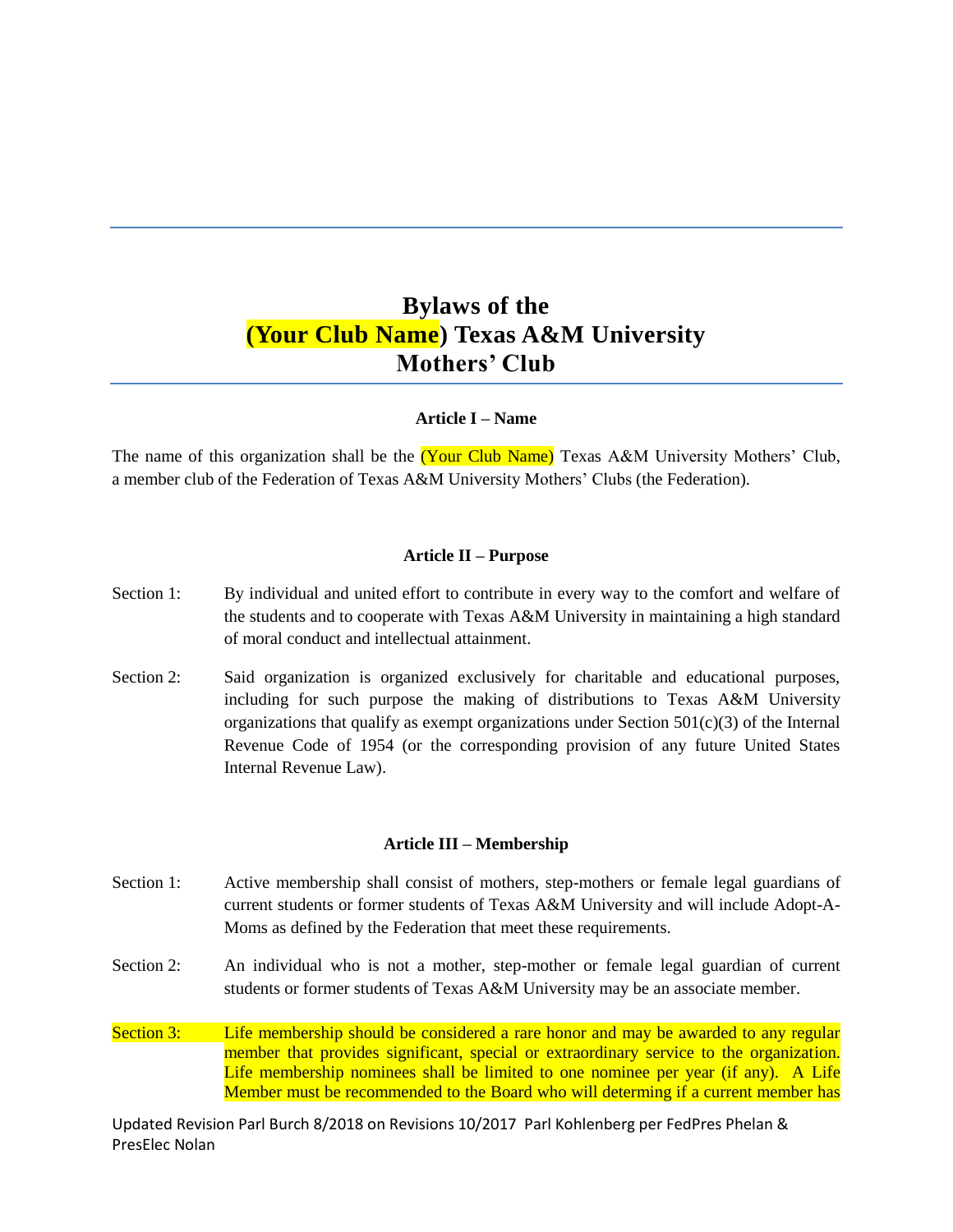earned this distinction. Any Member may initiate the review process and a nomination letter, outlining the qualifications of the nominee, shall be delivered to the President for review and election by the Board. The Life Member must be elected by a unanimous vote of the Board. The entire process will be confidential, and if selected, any new Life membership will be awarded at an annual meeting. Life Members will have all the privileges of regular members including voting, and will not be assessed the annual membership fee.

#### **Article IV - Dues**

- Section 1: The annual dues of this club shall be set by the Executive Board, approved by the membership at the May meeting and payable upon enrollment of a member. This includes dues to the Federation of Texas A&M University Mothers' Clubs.
- Section 2: A Life Member is not required to pay annual dues to the club, but the club must still remit annual dues to the Federation for each life member. If you have Life Membership levels , you must have this section verbatim.

## **Article V - Meetings**

- Section 1: The regular meetings of the club shall be held monthly from September through May *(stating any month that may be skipped)*, to be called by the President unless otherwise ordered by the club.
- Section 2: (Number of preferred instead of % of membership) members shall constitute a quorum at a regular meeting. *(Quorum should be number that is approximately equal to the number of members normally in meeting attendance. This is to prevent a small number of members from determining an action. A percent of the total paid members may be too large related to the number normally in attendance.)*
- Section 3: The Executive Board shall meet no less than three  $(3)$  times during each administration.

#### **Article VI - Elections**

Section 1: Officers will be elected for a term of one (1) year. No elected officer may serve more than  $two(2)$  successive terms in the same office. Section 2: No officers, except President and President-Elect shall be automatically advanced to any other office. Section 3: The officers of this club shall be elected at the March meeting. Officers shall assume the duties of their offices after installation at the May meeting *(end of academic year)*, with the exception of the Treasurer whose term of office ends at the close of the Club's fiscal

Updated Revision Parl Burch 8/2018 on Revisions 10/2017 Parl Kohlenberg per FedPres Phelan & PresElec Nolan

year.)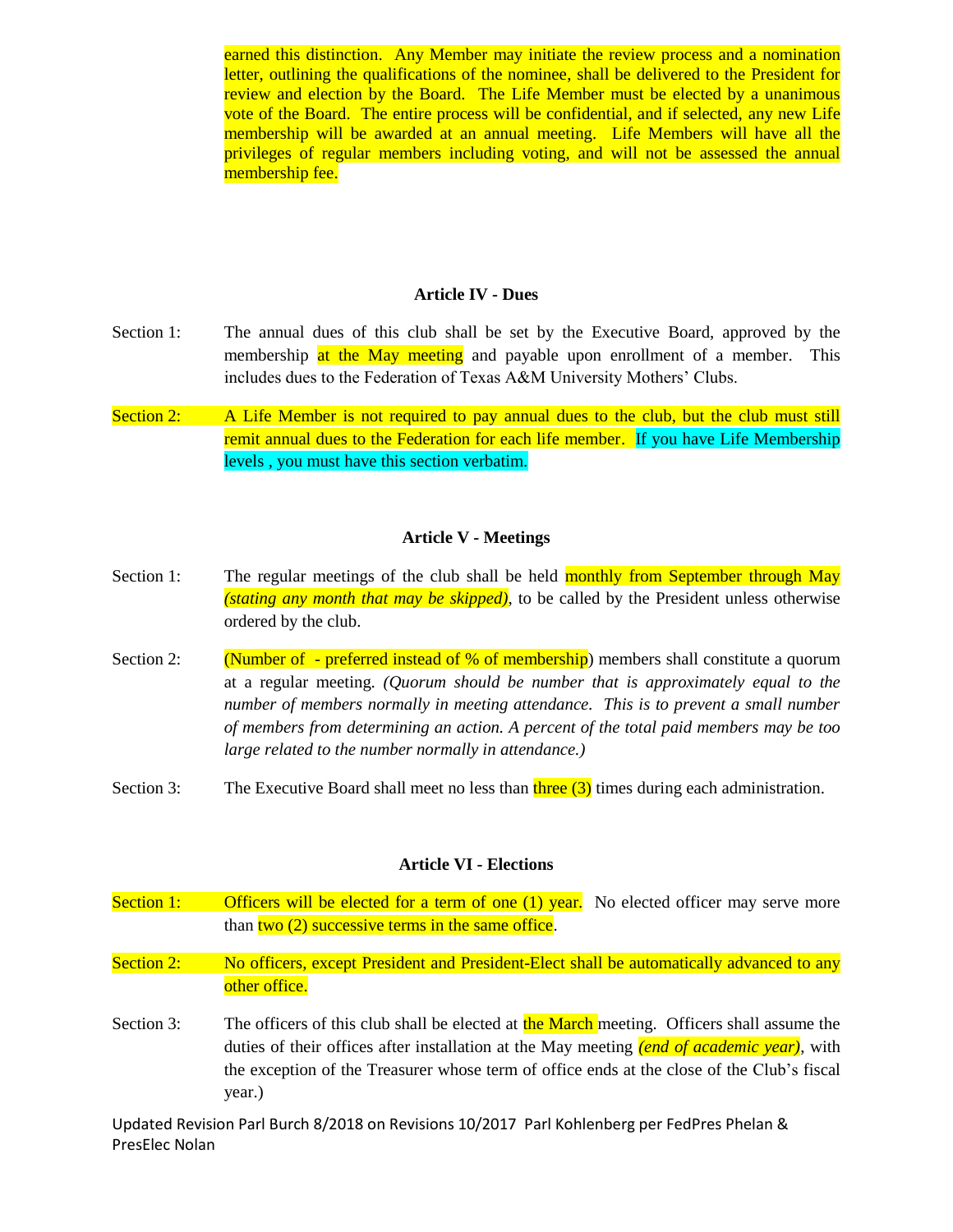- Section 4: An associate member may not serve as an officer (*or committee chairman*) and shall have no voting privileges.
- Section 5: **A Life Member is considered an Active Member and may hold office and shall have voting privileges**.
- Section 6: Voting privileges shall be limited to elected officers and active members in good standing.

## **Article VII – Officers**

- Section 1: The elected officers of this club shall be President, President-Elect, Vice-President-at-Large, three (3) Vice Presidents, Recording Secretary, (if small club, Secretary may cover both Recording & Corresponding duties) and Treasurer.
- Section 2: The appointed officers of this club shall be the Corresponding Secretary, Parliamentarian , and Historian. These appointments are made by the President.
- Section 3: The retiring President shall serve as Vice-President-at-Large.
- Section 4: In the event of a vacancy in any elected office, the position shall be filled by the Executive Board and approved by the membership at the next regular meeting. *(Interim by VPAL? – See Article VIII – Section 3)*
- Section 5: Any officer or standing committee chairman who is absent two (2) *(Board or General)* meetings without a valid excuse may be replaced.

## **Article VIII - Duties of Elected Officers**

- Section 1: The President shall:
	- A. Preside at all meetings of the club.
	- B. Have general supervision over the affairs of the club.
	- C. Appoint all chairmen.
	- D. Compose a newsletter to be sent to the club membership monthly or as determined necessary by the Executive Board. (or at least compose president's letter for electronic chair to include in newsletter)
	- E. Act as an ex-officio member on all committees except the Nominating Committee and the Audit Committee.
	- F. Perform other such duties pertaining to the office and in accordance with the Federation guidelines.

Section 2: The President-Elect shall:

- A. Preside in the absence of the President and perform such duties as are necessary in her absence.
- B. She may be assigned specific duties an needed

Updated Revision Parl Burch 8/2018 on Revisions 10/2017 Parl Kohlenberg per FedPres Phelan & PresElec Nolan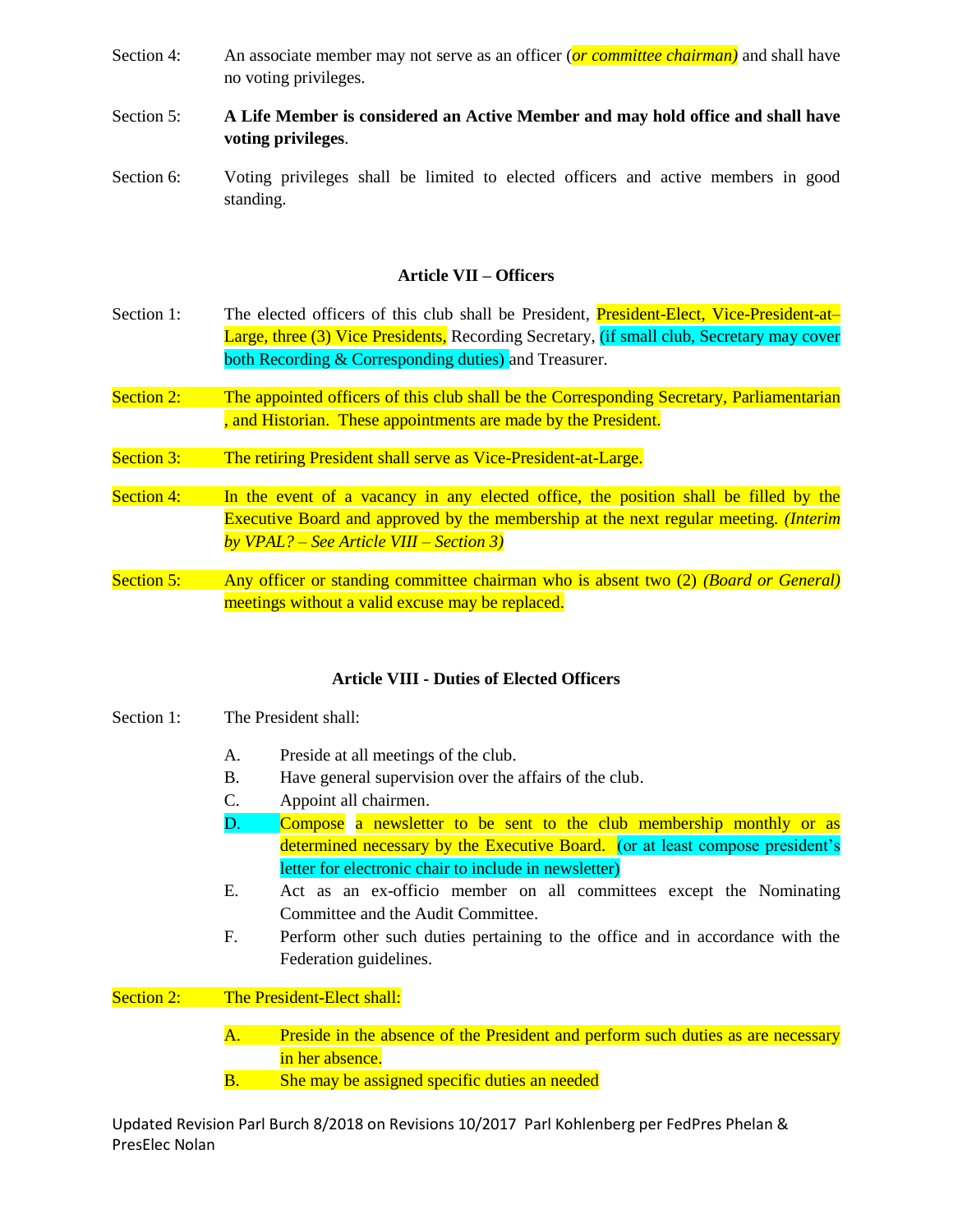- Section 3: The Vice President-at-Large shall fill any vacancy occurring on the executive board until such vacancy is filled by the board and approved by the membership at the next meeting of the club in the case of elected officers and will fill any vacancy of an appointed position until the President appoints a replacement. *She will also serve as liaison for any Adopt-A-Moms who are club members.(Suggestion only)*
- Section 4: The First Vice-President shall be responsible for membership, *publish the yearbook (Suggestion Only)*, and secure the contact information from the University for area students.
- Section 5: The Second Vice-President shall be responsible for the programs at club meetings.
- Section 6: The Third Vice-President shall be responsible for all Boutique activities.
- Section 7: The Recording Secretary shall take and keep minutes of all meetings of the club and of its Executive Board and maintain a roll of members and their attendance.
- Section 8: The Treasurer shall:
	- A. Be responsible for all monies received, held, and dispersed.
	- B. Chair the Budget Committee.
	- C. Disperse funds for all budgeted items, but disperse non-budgeted funds only as approved by the Executive Board.
	- D. Not reimburse sales tax.
	- E. Sign checks for disbursement of funds of the club, *securing the counter signature of the President or the President-Elect as directed by the Executive Board.*
	- F. Keep a balance sheet and **give a financial report at each meeting of the Executive Board and at each club meeting.**
	- G. Deliver the audited books to her successor immediately at the conclusion of the audit. **The fiscal year of the (Your Club Name) Aggie Moms will correspond with that of the Federation** *(Academic Year)*. Receipts for any reimbursable expenses incurred during any fiscal year must be received no later than the last day of the fiscal year.

## Section 9: Removal from Office of any Board Member

The Board may, by two-thirds vote *(of those present eligible to vote)* at any regular or special meeting, remove any Member from the position to which she has been elected or appointed, according to these Bylaws upon the occurrence of any of the following events discovered during the Member's term of office:

- 1. Commission of an act constituting in the judgment of the Board a (i) dishonest or other act of material misconduct; (ii) fraudulent act; (iii) felony under the laws of Texas or the United States: or
- 2. Inability of the person to perform duties, regardless of the reason, whether injury, illness, or otherwise, which results in incapacity and, in the judgment of the Board, an inability to complete the term to which the person was elected or appointed.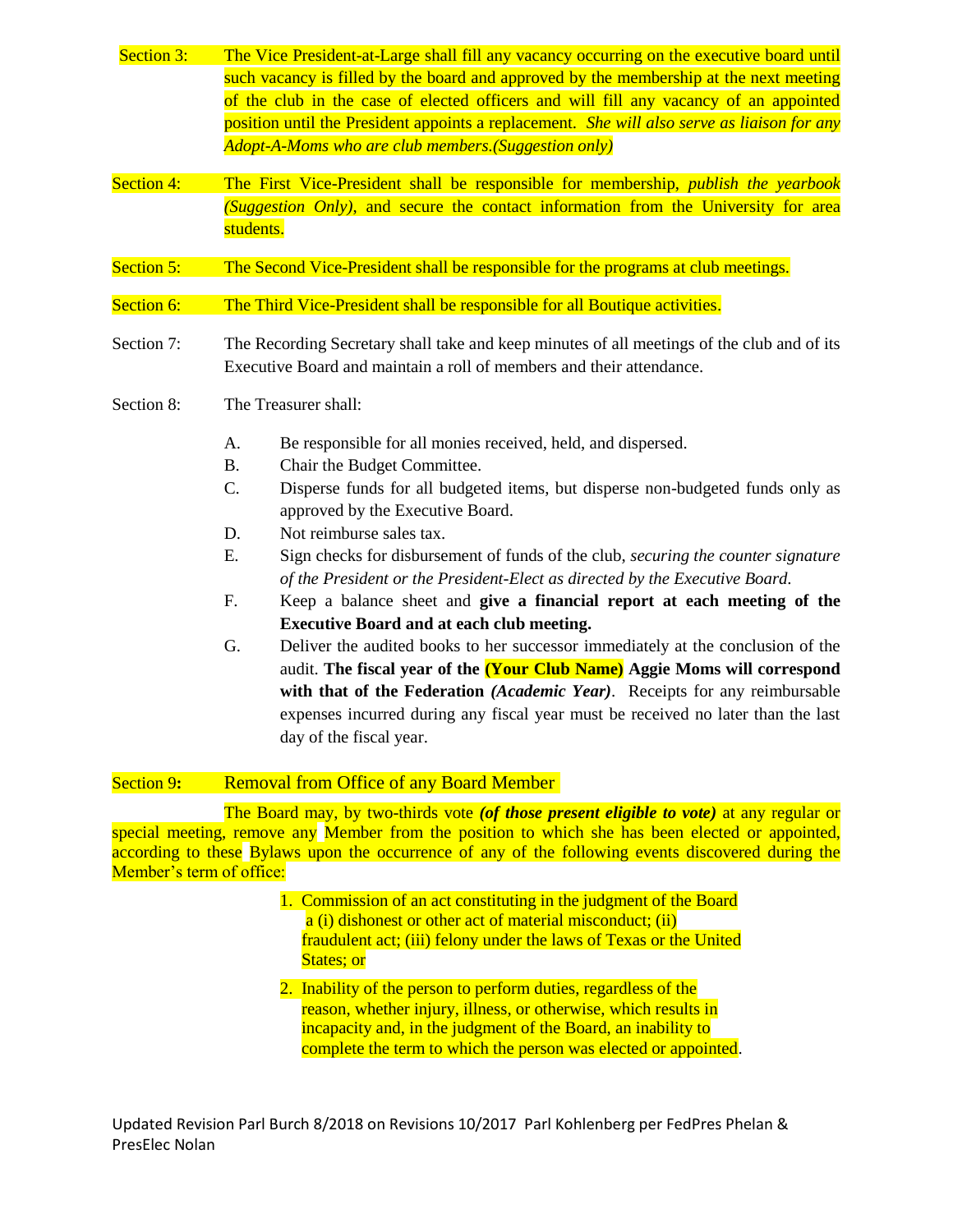| <b>Section 1:</b> |                           | The Corresponding Secretary shall:                                                   |
|-------------------|---------------------------|--------------------------------------------------------------------------------------|
|                   | A.                        | Handle all correspondence.                                                           |
|                   | B.                        | Send notice of meetings and other notices necessary for the proper conduct of        |
|                   |                           | business of the club in a manner to maintain the club's $501(c)(3)$ non-profit       |
|                   |                           | status.                                                                              |
|                   | $\overline{\mathbf{C}}$ . | Maintain a file of correspondence.                                                   |
| <b>Section 2:</b> |                           | The Parliamentarian shall:                                                           |
|                   | <b>A.</b>                 | Be ready at all times to advise the club in regard to all questions of parliamentary |
|                   |                           | procedure. (Robert's Rules of Order, Newly Revised)                                  |
|                   | B.                        | Serve as By-laws Revision Committee chair; be responsible for maintaining the        |
|                   |                           | bylaws and affecting the necessary changes accordingly.                              |
|                   | $\overline{\text{C.}}$    | Have no voting privileges.                                                           |
| <b>Section 3:</b> |                           | The Historian shall:                                                                 |
|                   | A.                        | Prepare and keep a visual historical record (i.e. scrapbook which shall be           |
|                   |                           | presented to the President upon its completion)                                      |
|                   | $\overline{\mathbf{B}}$ . | Select a committee as deemed necessary                                               |
|                   | $\overline{\mathbf{C}}$ . | Submit appropriate documentation to the archives at Texas A&M University in          |
|                   |                           | accordance with the current Federation policy on archives                            |

## **Article X – Standing Committees**

- Section 1: The President shall appoint the chairman of the following committees: Nominating, Audit, Budget, and Endowment *(if appropriate)*.
- At the January meeting the President shall appoint a Nominating Committee of three (3) members. The committee shall:
	- A. Meet and select one (1) nominee for each office.
	- B. Present the proposed slate of officers at the March meeting. Additional nominations may be made from the floor, if consent has been obtained from the candidate prior to her being placed in nomination.
	- C. No member shall be eligible to serve on this committee two (2) years in succession.
- Section 2: At the April meeting, the President shall appoint an Audit Committee of three (3) members *(an objective non-member may be appropriate)*. The committee shall perform an independent appraisal of all financial activity conducted by the Treasurer of the Club, according to the guidelines promulgated by the Club. (*The Committee should include someone with accounting background and should not include the President or Treasurer).*

Updated Revision Parl Burch 8/2018 on Revisions 10/2017 Parl Kohlenberg per FedPres Phelan & PresElec Nolan

# **Article IX – Duties of Appointed Officers**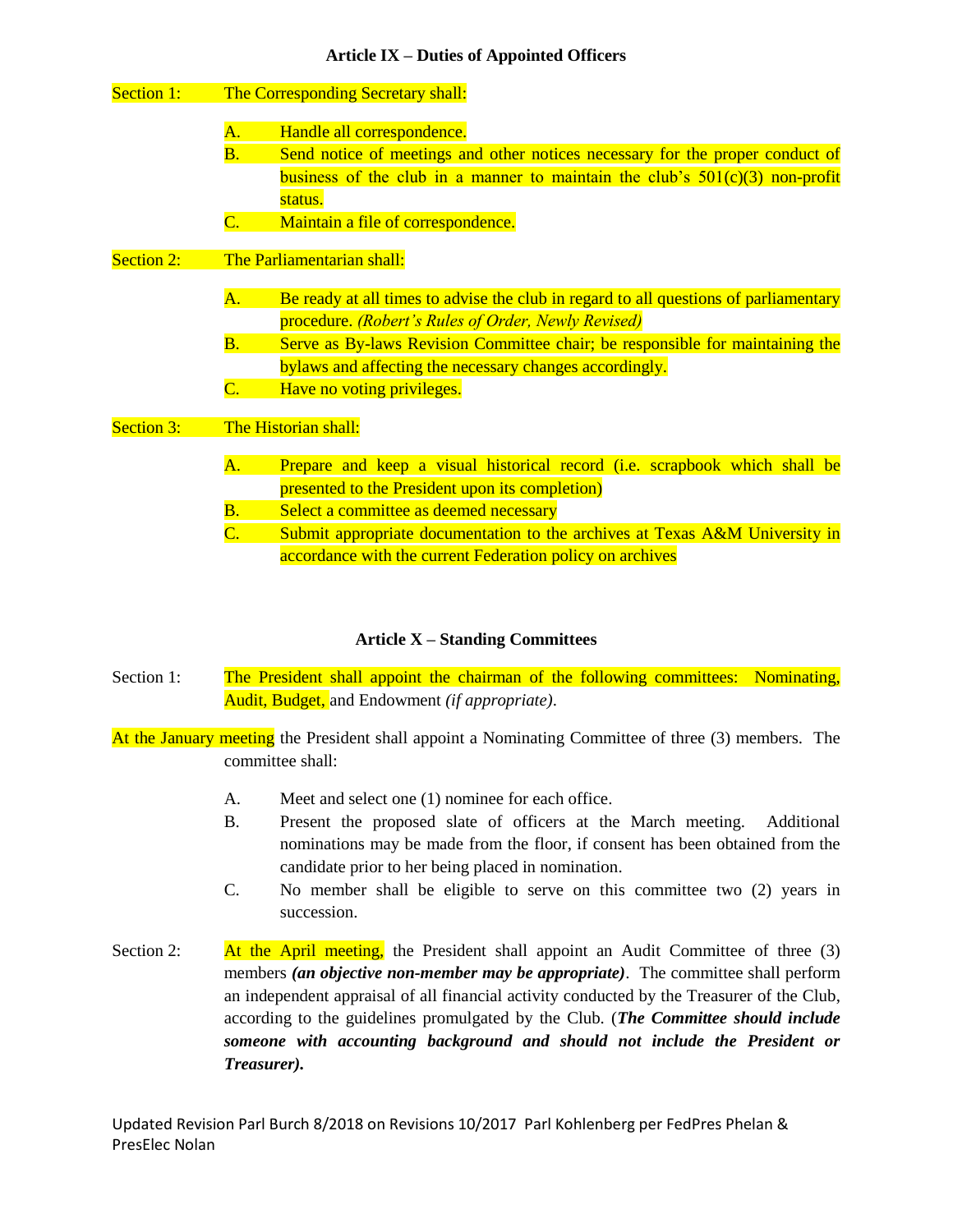- Section 3: The Budget Committee shall be comprised of the Treasurer serving as chairman, the President, the President-Elect and the Vice President-at-Large, and shall: A. Prepare the budget for the ensuing year as soon as the books have been audited. B. Present the proposed budget to the Executive Board for approval.
	- C. Present proposed budget, as approved by the Executive Board, for approval *(?)* of the club's membership at the meeting in September. *(This may be too late)*
- Section 5: The Endowment chairman shall be responsible for coordination with TAMU and the A&M Foundation for management and oversight of the club's endowed scholarship(s).

## **Article XI –Special Committees**

The President may appoint the chairman of the following committees: Social, Publicity, Scholarship, Electronic Information. The standing committee chairmen shall be voting members of the Executive Board. **(***This is not the same as the Federation Board)*

- Section 1: The Social chairman shall arrange for all social activities.
- Section 2: The Publicity chairman shall arrange for all publicity to be announced on the radio and published in the newspaper and other publications.
- Section 3: The Scholarship chairman along with two (2) other members also appointed by the President shall constitute the Scholarship Committee. *(May be adjusted on size of application pool.*) Each member may be eligible to serve on this committee two (2) years in succession, but only one (1) year as chairman. Each year the Scholarship Committee and Executive Board will recommend for member approval the number and amount of scholarships according to the funds raised and available.
- Section 4: The Electronic Information chairman shall be responsible for the club's website and duties as pertaining to all social media outlets of the club with the approval and direction of the President.
- Section 5: The President shall have the power to appoint the chairmen of special committees as necessary for the proper conduct of the business of the club.

## **Article XII – Executive Board**

The Executive Board shall be composed of officers, *chairmen of special committees* and any members currently serving on the Federation Board.

- Section 1: The Executive Board will have all authority to act for this organization between business meetings.
- Section 2: The Executive Board shall **hold at least three (3) meetings** during the administration year.

Updated Revision Parl Burch 8/2018 on Revisions 10/2017 Parl Kohlenberg per FedPres Phelan & PresElec Nolan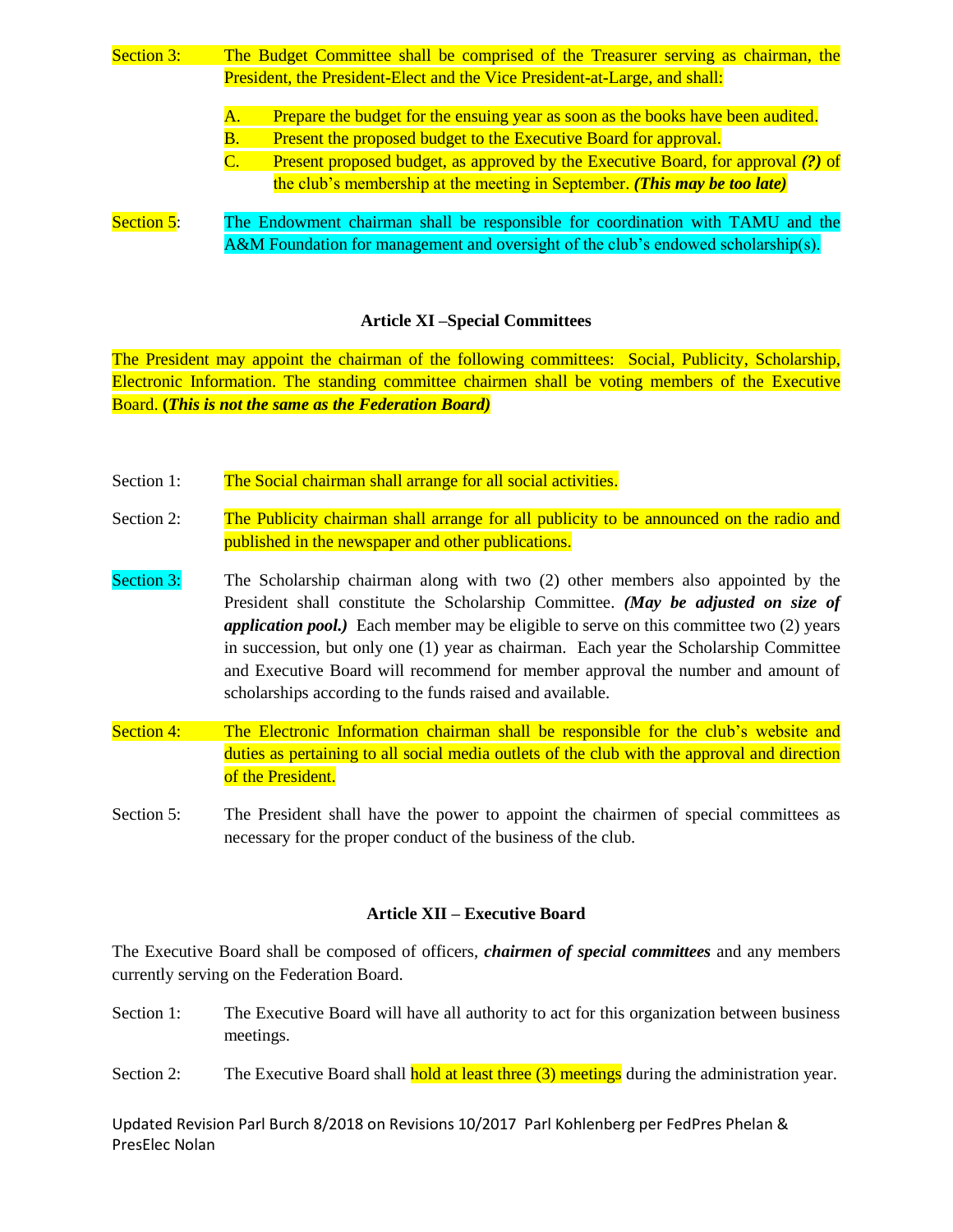Section 3: Seven  $(7)$  members shall constitute a quorum.

Section 4: If members serve as co-chairs for any position, only one vote is allowed between them for board votes.

#### **Article XIII – Delegates to the Federation Meetings**

The delegates to the Federation meetings shall follow Federation guidelines in number and means of selection as provided for in the Federation By-laws.

#### **Article XIV – Parliamentary Authority**

Robert's Rules of Order – Newly Revised shall govern the club in all cases in which they are applicable and in which they are not in conflict with the by-laws of this organization.

#### **Article XV – Amendments**

By-laws of this club may be amended at any regular meeting by a two-thirds (2/3) vote of the members present, provided the proposed amendment(s) have been first submitted to and approved by the Executive Board and then presented to the membership for their review at the previous regular meeting.

## **Article XVI – Restriction Clause**

No part of the net earnings of the organization shall inure to the benefit of, or be distributable to its members, trustees, officers or other private persons, except that the organization shall be authorized and empowered to pay reasonable compensation for services rendered and to make payments and distributions in furtherance of the purpose set forth in these articles. No substantial part of the activities of the organization shall be the carrying on of propaganda, or otherwise attempting to influence legislation, and the organization shall not participate in or intervene in (including the publishing or distribution of statements) any political campaign on behalf of any candidate for public office. Notwithstanding any other provision of these articles, the organization shall not carry on any other activities not permitted to be carried on: (a) by an organization exempt from federal income tax under Section 501 (c)(3) or the Internal Revenue Code of 1954 (or the corresponding provision of any future United States Internal Revenue Law) or (b) an organization, contributions to which are deductible under Section  $170(c)(2)$  of the Internal Revenue Code of 1954 (or the corresponding provision of any future United States Internal Revenue Law).

#### **Article XVII – Dissolution**

Updated Revision Parl Burch 8/2018 on Revisions 10/2017 Parl Kohlenberg per FedPres Phelan & PresElec Nolan Upon the dissolution of the organization, the Executive Board shall, after paying or making provision for the payment of all of the liabilities of the organization, dispose of all of the assets of the organization exclusively for the purpose of the organization in such manner, or to such organization and operated exclusively for charitable and educational purposes as shall at the time qualify as an exempt organization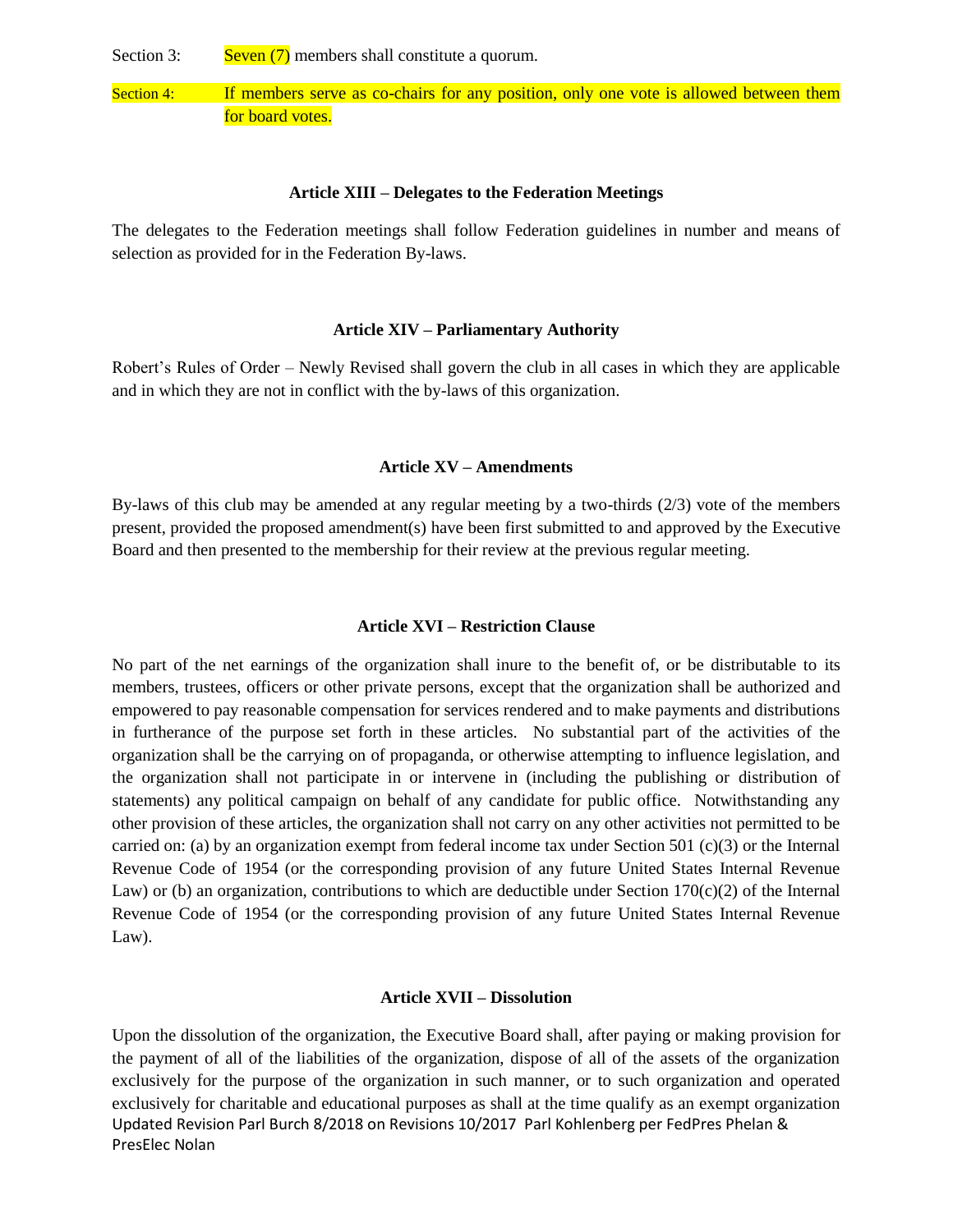or organizations under Section 501(c)(3) of the Internal Revenue Code of 1954 (or the corresponding provision of any future United States Internal Revenue Law), as the Executive Board shall determine. Any such assets not so disposed of shall be disposed of by the District Court in the county in which the principal office of the organization is then located, exclusively for such purposes or to such organization or organizations, as said Court shall determine, which are organized and operated exclusively, for such purposes.

*Amended and approved by club membership vote on 11/12/07. Amended and approved by club membership vote on 3/8/2011. Amended and approved by club membership vote on 11/13/12. Amended and approved by club membership vote on 4/8/2014. Amended and approved by club membership vote on 1/5/2016. Amended and approved by Kohlenberg/Phelan/Nolan 10/15/17 Amended and approved by Kohlenberg/Phelan/Nolan 1/30/18*

*Amended by T. Burch 8/2018*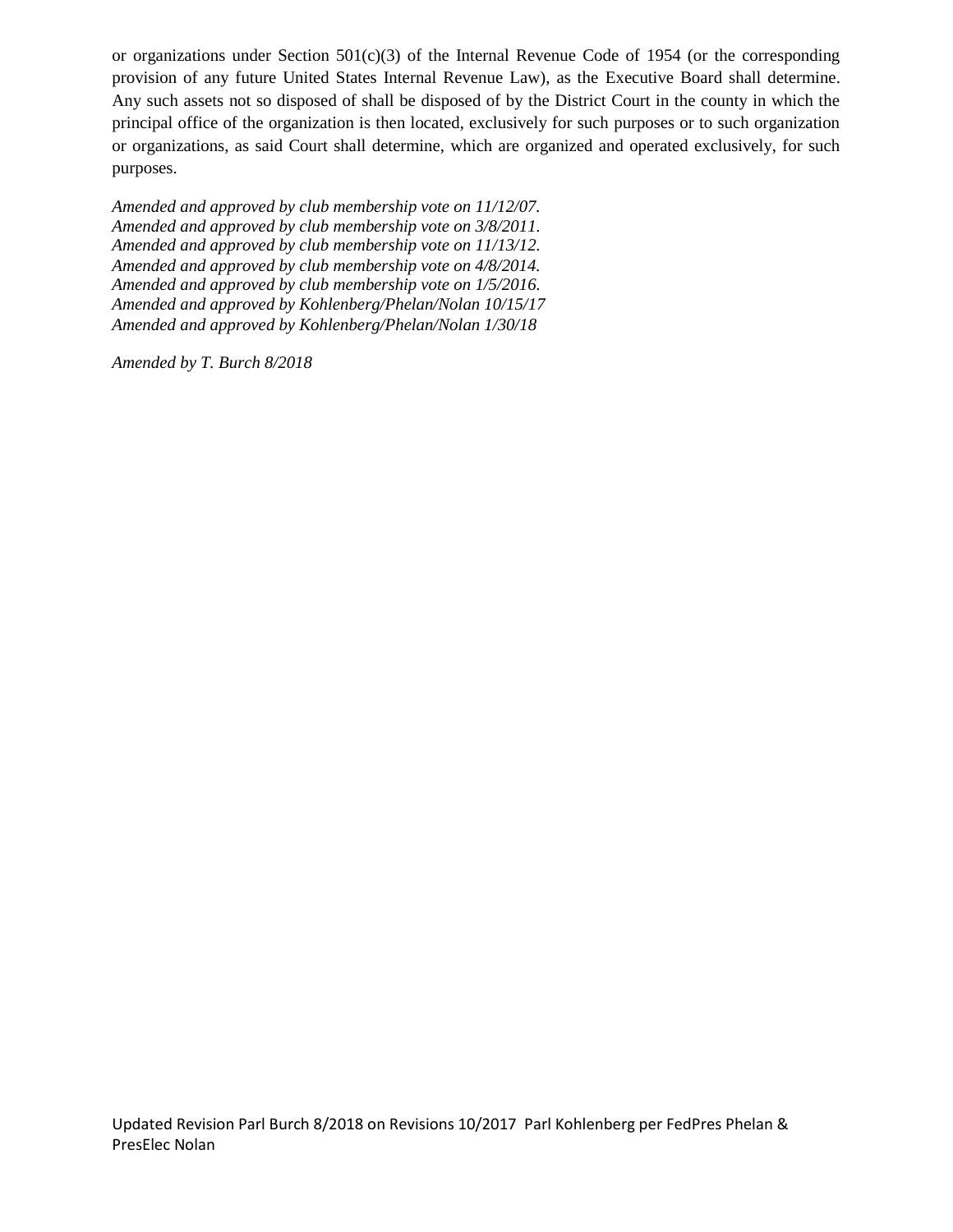# **Standing Rules of (Your Club Name) Texas A&M University Mothers' Clubs**

1. Nondiscriminatory Policy: Scholarships awarded by the Club shall be restricted to students attending Texas A&M - College Station, Texas A&M - Galveston; Texas A&M – Qatar, or Texas A&M – McAllen, however such scholarships shall not discriminate on the basis of an individual's age, sex, color, creed and religion or national/ethnic origin.

Scholarship Selection Criteria:

- A. Freshman Scholarships: the recipient (s) must:
	- o Be a graduating senior of a ...............County public or private senior high school or be a  $\ldots$  County resident who is a graduating senior of a public or private senior high school in another county or be a ..............County "home schooled" resident, who meets the entrance requirements for Texas A&M - College Station, Texas A&M – Galveston, Texas A&M – Qatar, or Texas A&M – McAllen for admission as a student.
	- o Submit the Club's application.
	- o Attend Texas A&M College Station, Texas A&M Galveston, Texas A&M – Qatar, or Texas A&M - McAllen the following fall and spring semester to receive the scholarship financial benefit. The scholarship money will be paid directly to Texas A&M and the school will disburse the funds to the student account in the fall and the spring.
- B. Senior **(***or Returning Students)* Scholarships: The recipient(s) must:
	- o Meet the same residency requirements as the Freshman Scholarships or have a declared Home of Record currently in ……….. County or qualified for our scholarship as a freshman; have completed at least 2 semesters at Texas A&M - College Station, Texas A&M – Galveston, Texas A&M – Qatar, or Texas A&M - McAllen, have a minimum of required hours (*to qualify for senior classification)* as determined by Texas A&M University and have a GPA of at least 2.5 by the end of the summer prior to the fall semester in which they are applying for the scholarship. The scholarship funds will be disbursed directly to Texas A&M and the school will disburse the funds to the student account.
	- o Not have previously received a *(Senior)* Scholarship.
	- o Submit the Club's application.